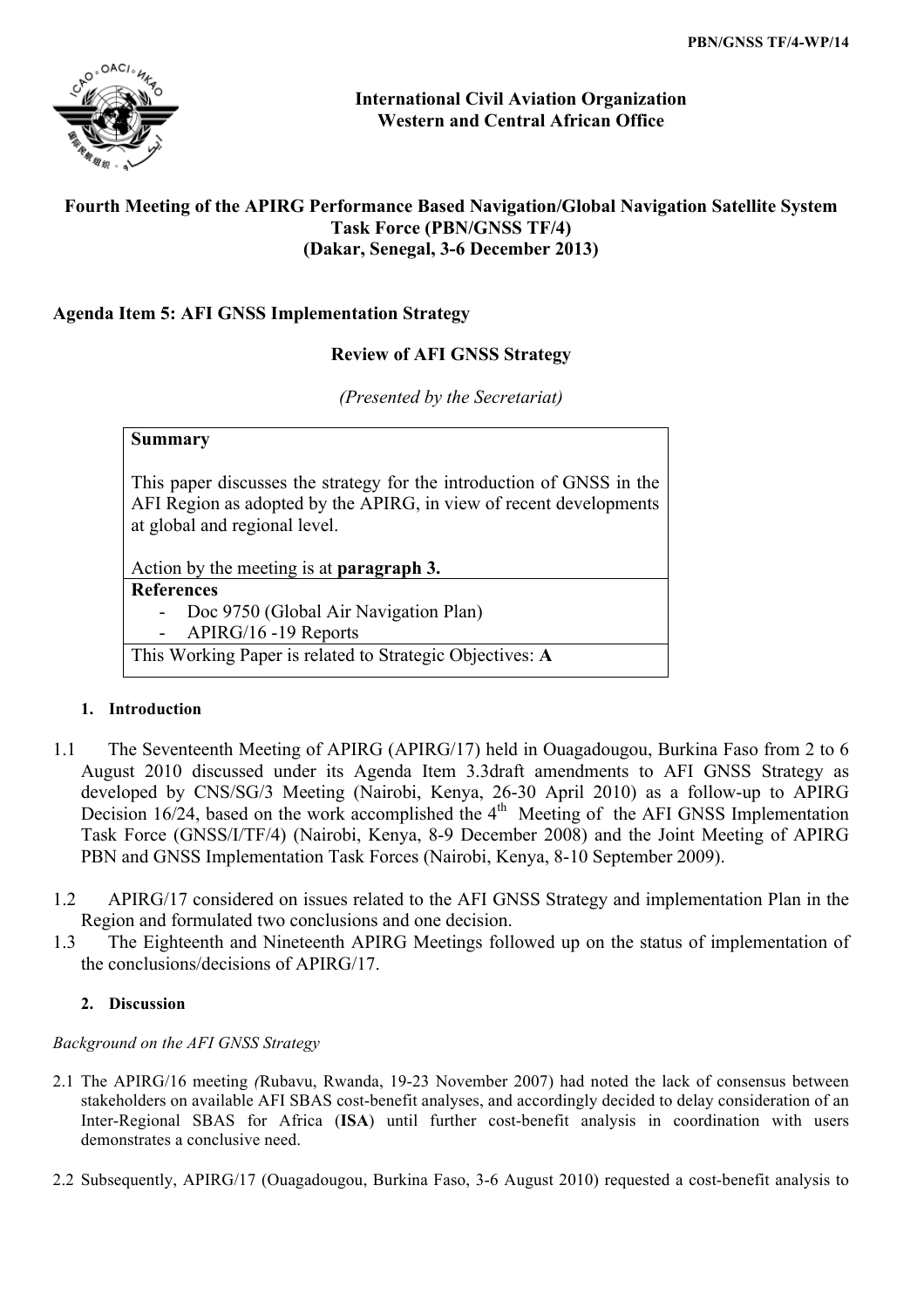be conducted by independent experts (Conclusion 17/29 refers), in order to assist States in making an informed implementation decision with respect to SBAS.

- 2.3 When discussing GNSS issues APIRG/18 (Kampala, Uganda, 27-30 March 2012) meeting noted the follow-up action taken by the Secretariat, in coordination with AFCAC and the ICAO Technical Cooperation Bureau (TCB), including development of the terms of reference and selection of consultants for the study. However, a source of funding for the study was yet to be identified.
- 2.4 The meeting discussed and endorsed the Draft Updated AFI GNSS Strategy developed by the Second Meeting of the AFI PBN/GNSS Implementation Task Force. The updated strategy combines the use of all available GNSS technologies standardized by ICAO, including basic GNSS, aircraft-based augmentation system (ABAS), satellite-based augmentation system (SBAS), and ground-based augmentation system (GBAS).
- 2.5 Based on this situation and before the result of the Cost Analysis study is made the revised GNSS implementation strategy addressing SBAS operation was developed on the basis of a balanced compromise by taking into consideration the following:
	- a) *Subjected to APIRG Conclusion 17/29: Need of an independent Cost Benefit Analysis*
	- *b) Full compliance with ICAO technical requirements;*
	- *c) Case to case Cost Benefit agreement before implementation;*
	- *d) The Civil Aviation stakeholders in particular governments should guarantee that there will be no crosssubsidization of non-civil aviation users of SBAS. The users pays principle is to be applied across all sectors;*

## *Recent developments on GNSS in the AFI Region*

2.6 The 19<sup>th</sup> APIRG meeting (Dakar, Senegal, 28-31 October 2013) recognized that GNSS services were being introduced throughout the AFI Region to support the implementation of Performance-Based Navigation (PBN) in accordance with the regional strategy adopted by APIRG. APIRG/19 meeting adopted an AFI Air Navigation System Implementation Action Plan aligned with the ICAO Aviation System Block Upgrades (ASBU) Methodology. The implementation of GNSS elements is addressed under ASBU Module **B0-APTA** on Optimization of Approach Procedures including Vertical Guidance, with emphasis on the impact on key performance areas, implementation targets, implementation challenges, performance measurement and  $m$ onitoring<sup>1</sup>.

## *GNSS vulnerabilities*

- 2.7 Considering that GNSS has the potential to meet performance requirements for all phases of flight and improve safety and efficiency of air navigation, it is essential that the air navigation service providers using GNSS identify the vulnerabilities of this system; and develop the necessary mitigations.
- 2.8 Accordingly, APIRG/19 meeting discussed the GNSS vulnerabilities (WP12 refers), including interference due to low power signals received from core satellite constellations or satellite-based augmentation systems, intentional corruption of the navigation signals to cause aircraft to deviate and follow a false flight path (spoofing), ionospheric and other atmospheric effects, system failure or human factors as addressed by the ICAO 12th Air Navigation Conference (*WP13Refers*).

## *Impact analysis of the implementation of GNSS/SBAS in the AFI Region*

2.9 The meeting noted that Conclusion 18/33 of APIRG/18 on the funding of an AFI GNSS/SBAS cost benefit analysis had not been implemented and agreed that this Conclusion needed to be reformulated for more clarity and to reflect the need for an impact analysis covering operational, technical, environmental and economic aspects of the introduction of SBAS in the AFI Region. AFCAC indicated that some States in the AFI Region are in the process of implementing SBAS within the framework of cooperation between the European Union (EU) and Africa, Caribbean and Pacific (ACP). However, this information had not been formally shared with the Secretariat.

<u> 1989 - Johann Stein, marwolaethau a bh</u>

<sup>&</sup>lt;sup>1</sup> See **Appendix D** to this working paper.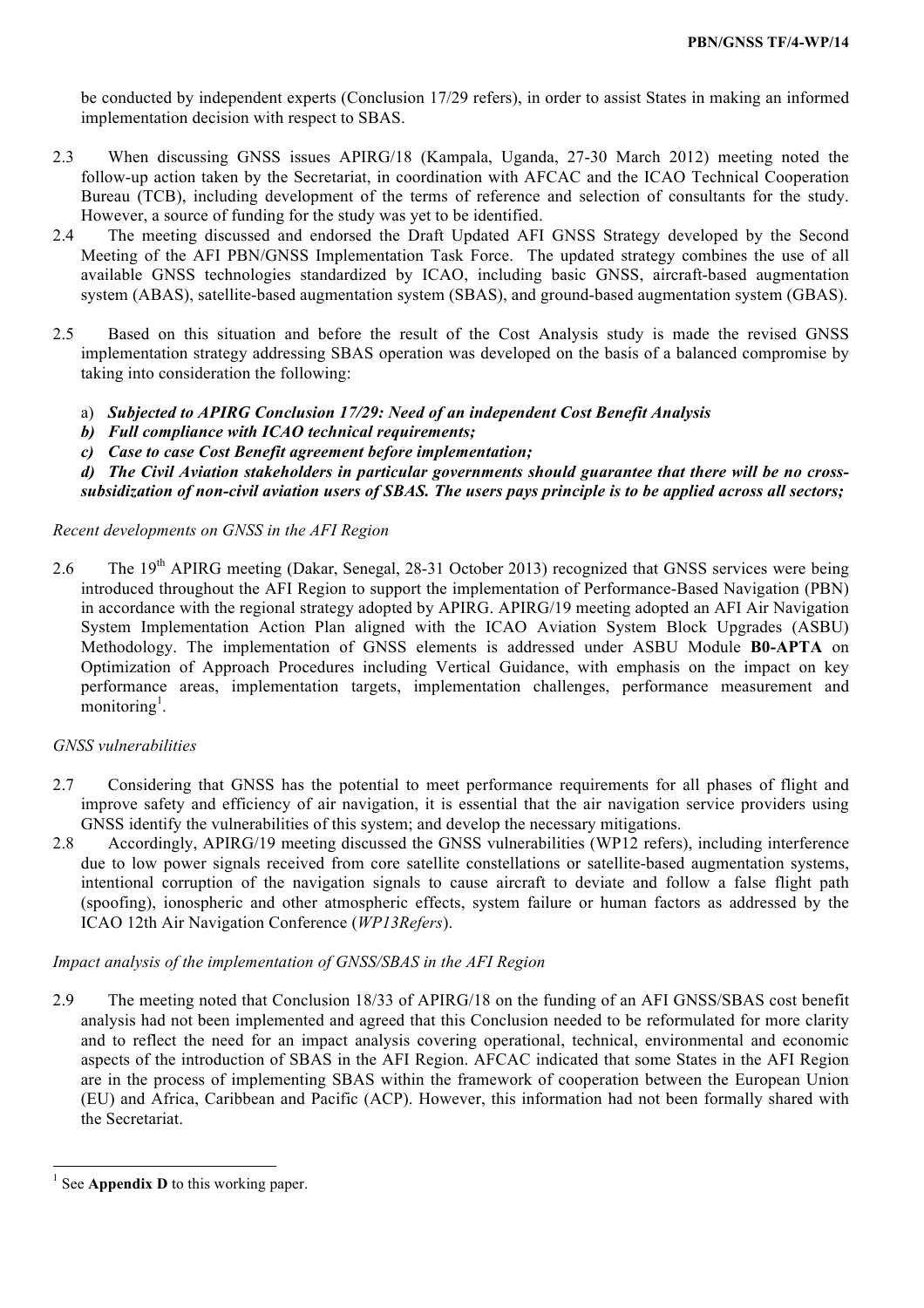#### 2.10 The summary of APIRG Conclusions/Decisions since APIRG/16 is attached at **Appendix A.**

#### *Ground-Based Augmentation System (GBAS)*

2.11 The meeting was apprised by ASECNA on feasibility study on the implementation of Ground Based Augmentation System (GBAS) Category I operations at Dakar Leopold Sedar Senghor (L**SS**) International Airport, in Senegal. The study showed that GBAS CAT-I performance was achievable. The next step of the study will include the implementation of an automatic monitoring system for GNSS performance at LSS Airport.

#### *AFI GNSS Strategy Update*

2.12 The 2012 Global Survey conducted by IATA on aircraft equipage with GNSS – among other Navigation capabilities - is attached as **Appendix B** to this working paper while the AFI GNSS Strategy is attached as **Appendix C.** The meeting may wish to note that the implementation phases are currently aligned with the AFI PBN Roadmap which is governed by ICAO Assembly Resolution A37-11, and agree to align the timelines of the AFI GNSS Strategy with the Regional Air Navigation System Implementation Action Plan adopted by APIRG/19 Meeting, taking due account of the Global Air Navigation Plan Technology Roadmap for navigation systems. **Appendix D** provides a description of the ASBU Block 0 Module on GNSS as per the Regional Action Plan.

#### **3 Actions by the meeting**

- 3.1 The meeting is invited to:
	- a) Take note of the Information given above;
	- b) Asses the status of implementation of the current GNSS implementation Strategy and;
	- c) Review the AFI GNSS Strategy as adopted by the APIRG and agree to align the timelines therein with those related to the implementation of GNSS elements under ASBU Block 0 Module B0-APTA as contained in the Regional Air Navigation System Implementation Action Plan, and taking into consideration the Global Air Navigation Plan Technology Roadmap for navigation systems.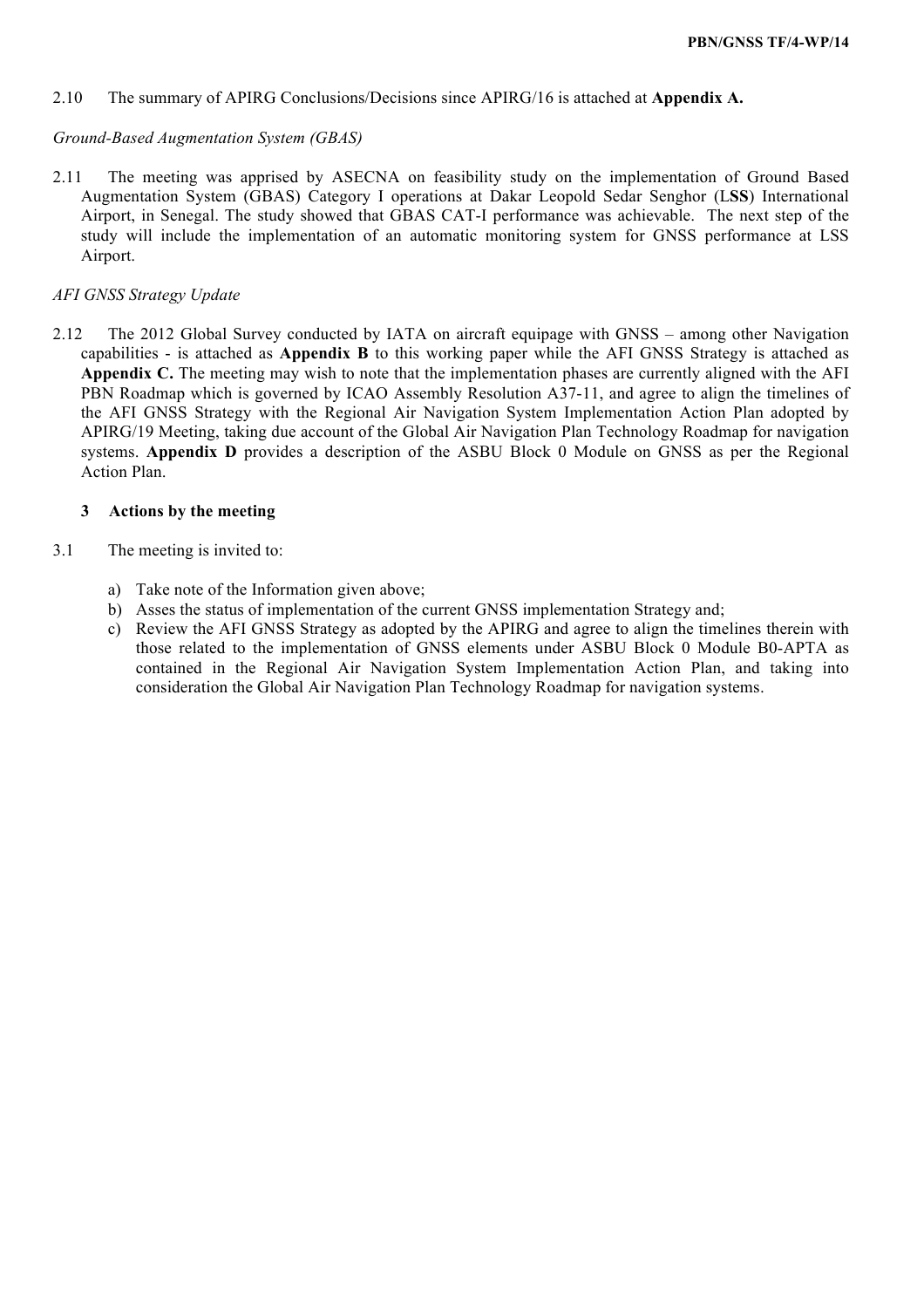#### **APPENDIX A**

#### **CONCLUSIONS AND DECISIONS OF APIRG MEETINGS PERTAINING TO AFI GNSSS STRATEGY**

#### **CONCLUSION 16/21: IMPLEMENTATION OF GNSS EN-ROUTE AND NON-PRECISION APPROACH OPERATIONS**

**That AFI States continue their efforts to implement GNSS applications for en-route and nonprecision approach operations as part of Phase 1 of AFI GNSS Strategy. In so doing, particular attention should be accorded to meeting all GNSS implementation requirements, including establishment of GNSS legislation, regulatory framework, and approval and monitoring procedures.**

#### **CONCLUSION 16/22: RECORDING OF GNSS PARAMETERS**

**That AFI States that approve GNSS-based operations ensure that GNSS data relevant to those operations are recorded as recommended in ICAO Annex 10, Volume I, Chapter 2, para. 2.4.3. Particularly, for GNSS core systems, the following monitored items should be recorded for all satellites in view:**

- **a) observed satellite carrier-to-noise density;**
- **b) observed satellite raw pseudo-range code and carrier phase measurements;**
- **c) broadcast satellite navigation messages, for all satellites in view; and**
- **d) relevant recording receiver status information.**

#### **CONCLUSION 16/23: AERONAUTICAL INFORMATION RELATED TO GNSS**

**That when implementing GNSS-based operations, AFI States ensure that the relevant aeronautical information is provided to the users as appropriate.**

#### **DECISION 16/24: AFI GNSS IMPLEMENTATION STRATEGY**

**That the action taken by the Commission on APIRG/15, Conclusions 15/18, 15/19 and 15/20 be referred to the AFI GNSS Implementation Task Force for updating the AFI GNSS Strategy and progressing its work accordingly.**

**…………………………………………………………………………………………………………………..**

**CONCLUSION 17/28: NEED FOR A HIGH LEVEL MEETING ON AFI GNSS STRATEGY**

**That, in order to assist AFI States in making an informed decision on the regional strategy for the introduction of GNSS applications, AFCAC organize as a matter of urgency a high level meeting in coordination with ICAO, ASECNA, IATA, AFRAA and other relevant stakeholders.**

**CONCLUSION 17/29: NEED FOR AN INDEPENDENT COST-BENEFIT ANALYSIS**

**That, considering the lack of consensus between stakeholders on available cost-benefit analyses related to SBAS implementation in the AFI Region, a cost benefit analysis based on objective assumptions should be performed by independent experts, and submitted to the high level meeting to be organized by AFCAC on AFI GNSS strategy, for consideration.**

**DECISION 17/30: COORDINATION OF TRAFFIC DATA FOR AERONAUTICAL STUDIES**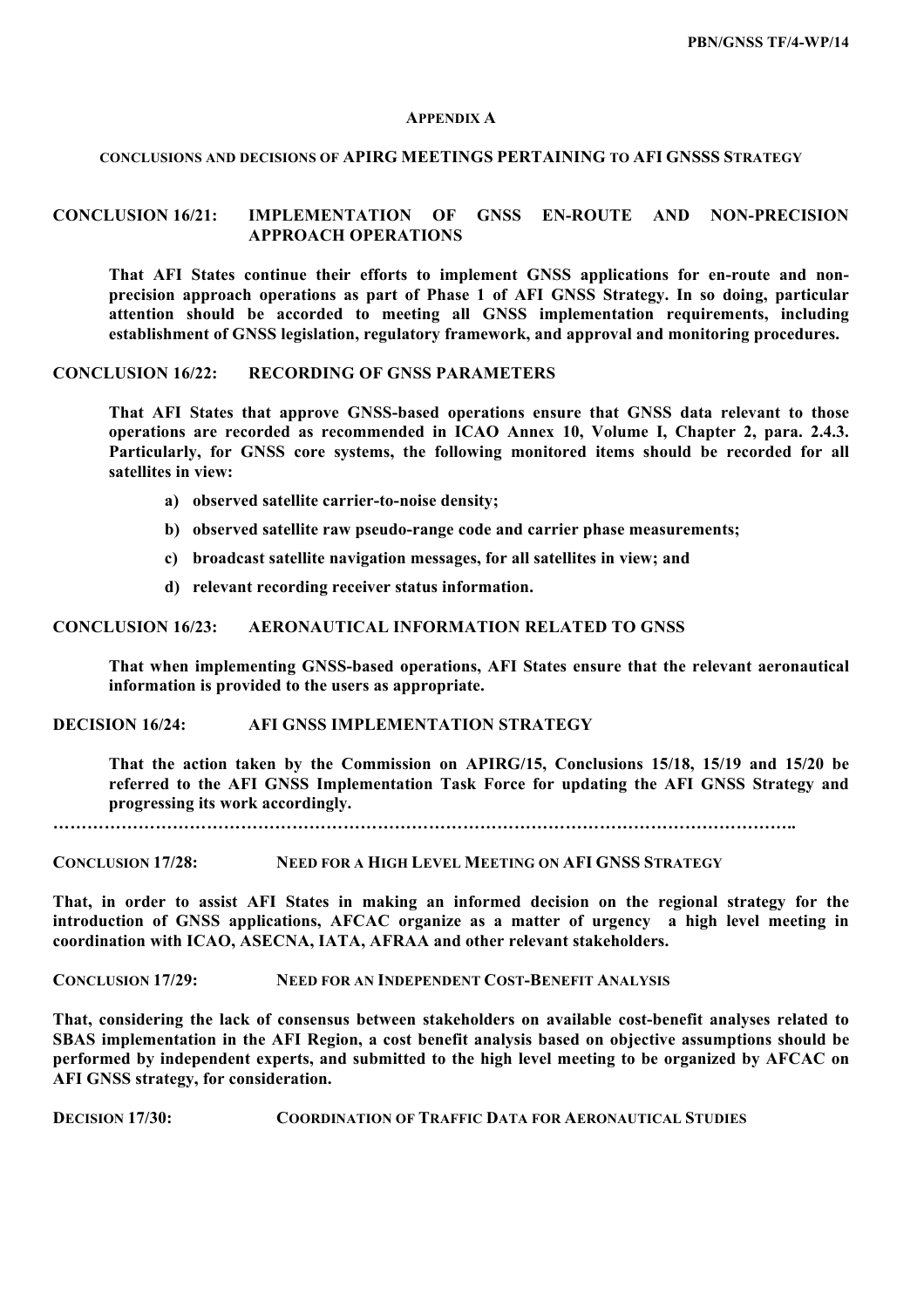**That, APIRG bodies should closely coordinate their work with the AFI Traffic Forecasting group (TFG) to ensure that accurate and reliable traffic data are made available for aeronautical studies conducted in the AFI Region, including CNS/ATM related Cost Benefit Analysis (CBA).**

**………………………………………………………………………………………………………………………….**

## **CONCLUSION 18/31: UPDATED AFI GNSS STRATEGY**

**That, AFI States adopt and implement the GNSS Strategy contained at Appendix 3.4K to this report.**

## **DECISION 18/32: MONITORING OF SBAS DEVELOPMENT IN ICAO REGIONS IN THE EQUATORIAL AREA**

**That, APIRG CNS and ATM/AIM/SAR Sub-groups monitor SBAS developments in other ICAO regions in the equatorial area, for consideration as appropriate when developing/updating its strategy for a cost-effective implementation of GNSS in the AFI Region.**

## **CONCLUSION 18/33: FUNDING OF AFI SBAS COST-BENEFIT ANALYSIS**

**That, in coordination with AFCAC, ICAO facilitates the search for funding to support the conduct of an independent cost-benefit analysis on an AFI satellite-based augmentation system (SBAS).**

………………………………………………………………………………………………………………………………………………………………………………….

## **CONCLUSION 19/28: ASSESSMENT AND MITIGATION OF GNSS VULNERABILITIES**

**That States providing GNSS services should:**

| a) |  |  | Assess and report GNSS vulnerabilities in their airspace, including: |  |  |
|----|--|--|----------------------------------------------------------------------|--|--|
|----|--|--|----------------------------------------------------------------------|--|--|

- **i). unintentional and intentional interference;**
- **ii). ionospheric scintillation in equatorial regions;**
- **iii). other vulnerabilities as may be identified; and**
- **b) Implement appropriate mitigation measures depending on** 
	- **i). the airspace in question; and**
		- **ii). the operations that must be supported.**

**CONCLUSION 19/29: IMPACT ANALYSIS OF THE IMPLEMENTATION OF GNSS/SBAS IN THE AFI REGION**

**That, In order to enable States to make informed decision and to facilitate dialogue among stakeholders, concerning the implementation of GNSS satellite-based augmentation system (SBAS) in the AFI Region, the ICAO Regional Offices should facilitate the search for the funding of an impact analysis related to SBAS, that covers operational, technical, environmental and economic aspects of this GNSS augmentation system.**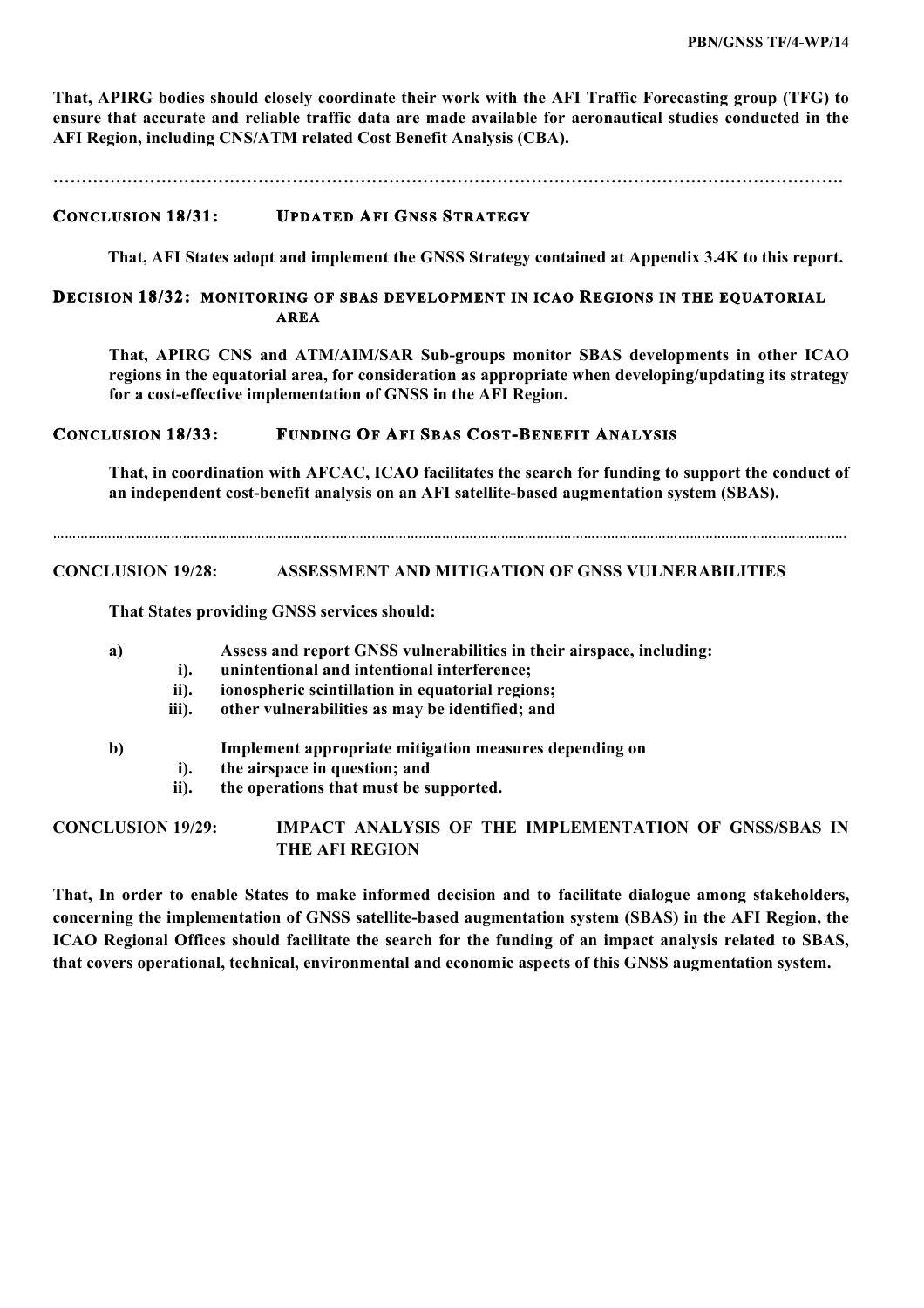

## **APPENDIX B**

**IATA 2012 Global Survey on Aircraft Equipage with GNSS Capabilities**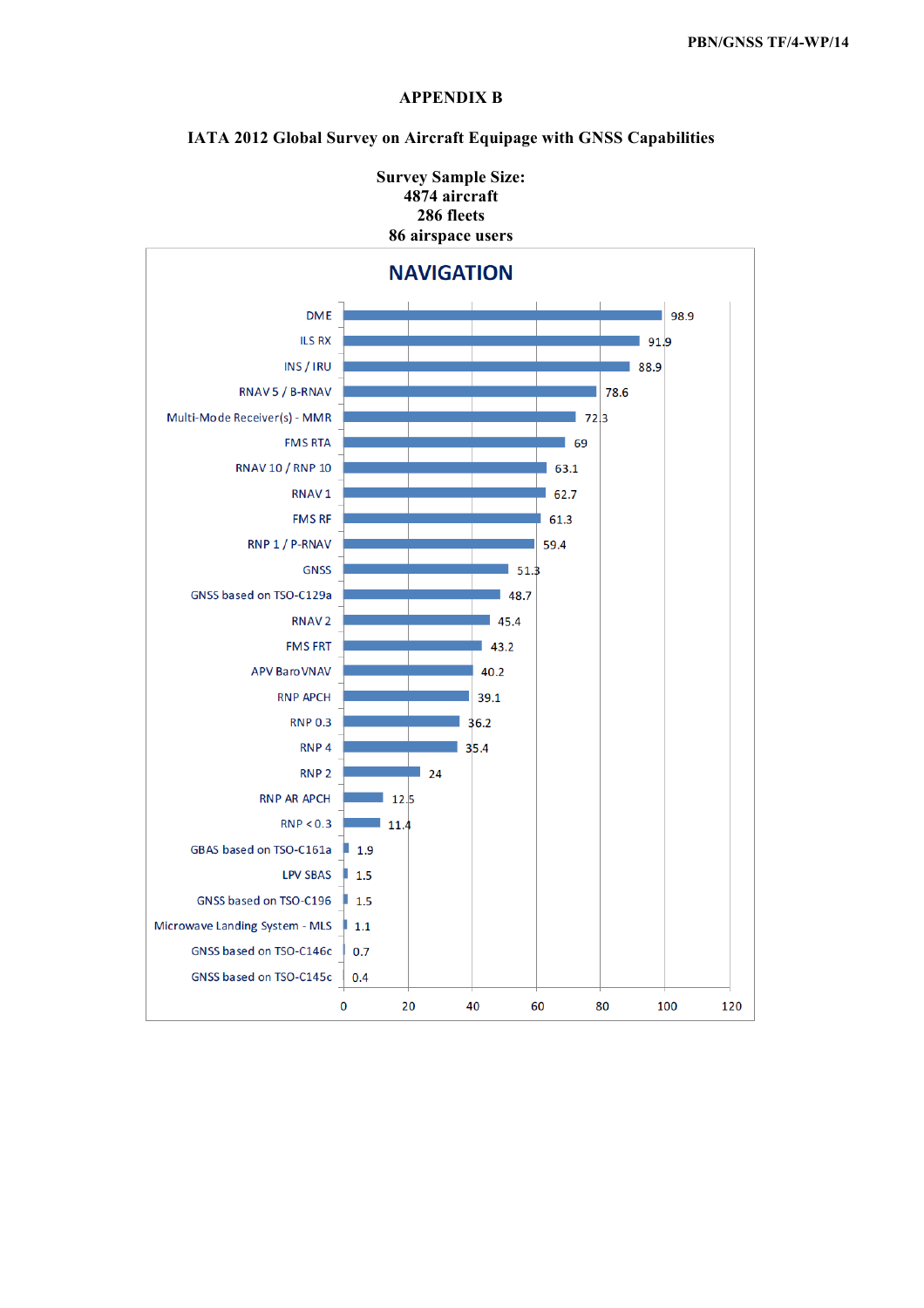## **APPENDIX C**

# **GNSS IMPLEMENTATION STRATEGY FOR THE AFI REGION (As adopted by APIRG/17)**

## **1. Introduction**

1.1 The purpose of the AFI GNSS strategy is to define an evolution path for replacement of ground-based navigation aids, i.e. VOR/DME/ILS/NDB, ensuring that operational and other concerns such as positive cost-benefit are fully taken into account.

1.2 The AFI GNSS strategy assumes availability of a GNSS meeting of the specified parameters at every phase of deployment. It does not analyze GNSS systems configuration per se nor the advantages and disadvantages of various deployment strategies.

## **2. General Considerations**

2.1 By necessity, satellite-based and ground-based navigation systems will co-exist for a period of time. Considering that the operation of a dual system is detrimental to a positive cost-benefit, users and providers will co-operate with the view of reducing the duration of the transition period as much as possible, having due regard for the following principles:

- The level of safety will not be downgraded during the transition;
- GNSS-based service must, before the end of the transition period, fully meet the required parameters of accuracy, availability, integrity and continuity for all phases of flight;
- During the transition, gradually evolving levels of functionality will be available;
- Operational advantage shall be taken in to consideration the available and capabilities at every step of deployment;
- Methods of application will take into account full consideration of safety considerations of any functional limitations;
- Users must be given sufficient advance notice to re-equip before ground-based systems are decommissioned.

# **3. Evolving Functionality**

## 3.1 **Phase I (Short term), up to 2012**:

This phase will allow the use of GNSS as a primary-means of navigation for en-route, and for NPA; and as a supplemental-means navigation system for TMA. Existing ground infrastructure remains intact.

3.2 Phase II (Medium term) 2013 - 2016:

This phase will allow for:

a) En-route phase: sufficient capability to meet en-route navigation requirements everywhere in the AFI Region. GNSS will continue to be used as principal en-route navigation. The same principle will be characterized by a clearly planned transition for the use of GNSS as the sole means for enroute navigation. Navigational aids will accordingly not be replaced, subject to consultation with the users.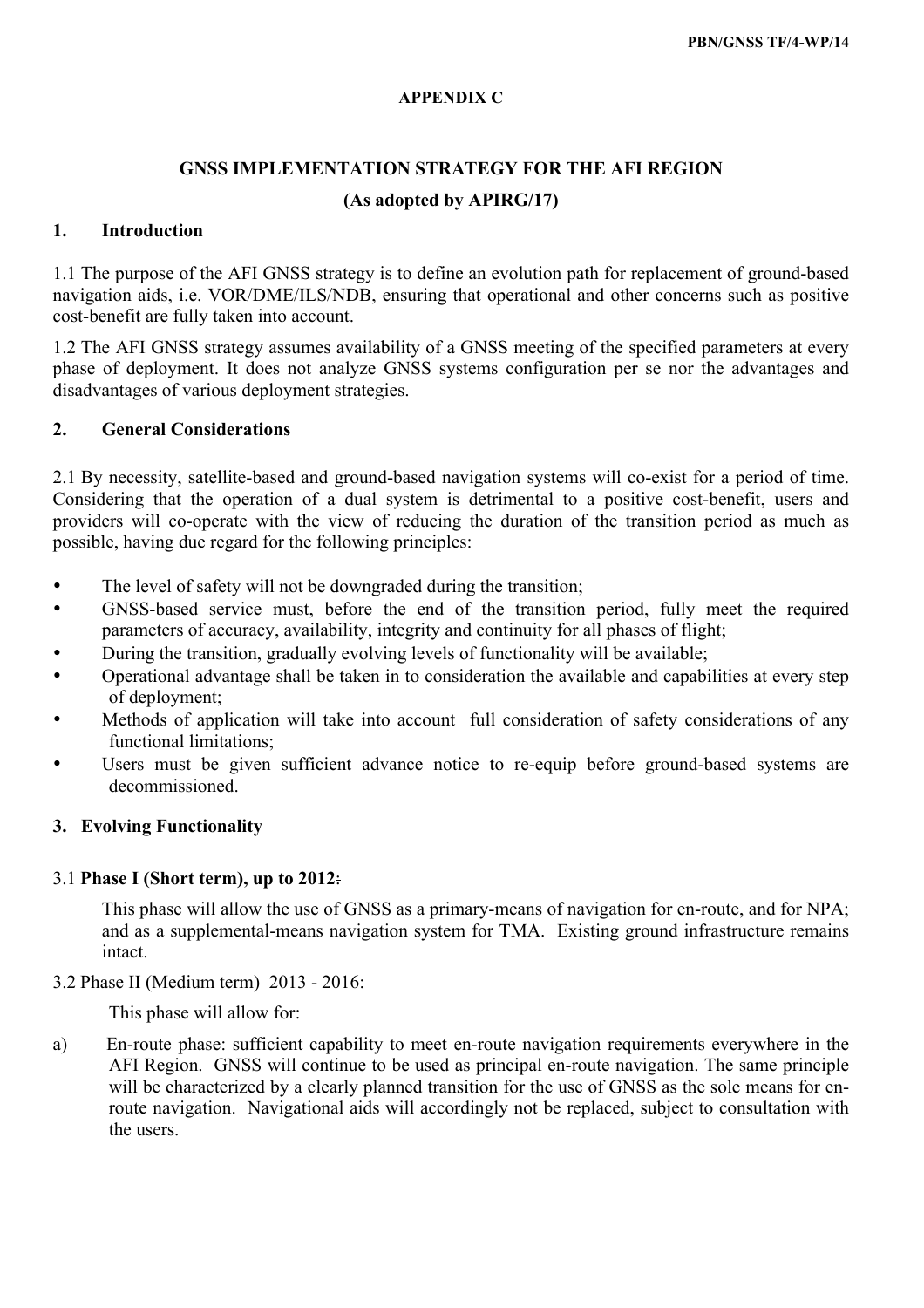- b) Terminal areas: sufficient capability to meet TMA navigation requirements everywhere in the AFI region. GNSS is approved as sole-means for TMAs, taking into account technical and legal developments, and institutional aspects.
- c) Terminal area VOR/DME/NDB, and Locators not associated with ILS, will not be replaced during Phase II.
- d) Approach and landing phase: sufficient capability for APV1 in the whole AFI Region. ILS will continue to be provided at  $a$ erodromes<sup>1</sup>.

*Note 1: Where the requirements for approach and landing can be met by APV 1, ILS CAT I should not be replaced.*

During Phase II, the implementation of Long- term GNSS will be developed.

# **3.3. Phase III (Long term) 2017 onwards**:

It is assumed that more constellations of navigation satellites will be available to support GNSS as the sole-means of navigation from en-route to CAT I operations. CAT I by SBAS or GBAS will be available in those locations where analysis of historical MET data or traffic characteristics justifies the requirement. Other requirements will be met by ground-based augmentation system (GBAS). During Phase III, ILS CAT I will not be replaced, subject to consultation with users. Where CAT II/III ILS requirements have been confirmed, these facilities will remain unless technical evolution then demonstrates that the requirement can be supported by GBAS or SBAS.

**4.** The strategy will be reviewed periodically. In particular, it will be reviewed and updated at the beginning of each planning phase to ensure continuous relevance in support of the global ATM operational concept, taking into account technological evolution and developments in the field of GNSS.

# **5. Summary of AFI GNSS Strategy**

|                                                     | <b>Short term</b>                                                                        | ື້<br><b>Medium</b> term              | Long term                                            |  |
|-----------------------------------------------------|------------------------------------------------------------------------------------------|---------------------------------------|------------------------------------------------------|--|
| Time scale                                          | $2008 - 2012$                                                                            | $2013 - 2016$                         | 2017 and beyond                                      |  |
| Certification                                       | Primary<br>for<br>en-route<br>Supplemental for TMA<br>Non-precision<br>approach<br>(NPA) | Primary means from en<br>route to APV | Primary means from en<br>route to CAT-I              |  |
| Oceanic<br>and<br>Remote<br>Continental<br>En route | <b>Basic GNSS</b>                                                                        | <b>Basic GNSS</b>                     | Multi-constellation GNSS                             |  |
| Continental En route                                | <b>Basic GNSS</b>                                                                        | <b>Basic GNSS</b>                     | Multi-constellation GNSS                             |  |
| Terminal                                            | <b>Basic GNSS</b>                                                                        | <b>Basic GNSS</b>                     | Multi-constellation GNSS                             |  |
| Approach and<br>Landing                             | Basic<br><b>GNSS</b><br>with<br><b>Barometric Altimetry</b>                              | Basic GNSS with ABAS,<br>SBAS*        | Multi-constellation GNSS<br>with ABAS, SBAS, GBAS    |  |
|                                                     |                                                                                          |                                       | CAT I(GLS)<br>CAT II/III/<br>(GLS)<br>as<br>required |  |

## **AFI GNSS Strategy – Synopsis**

*\*Note: As from 18 November 2010, it is expected that ICAO Annex 10, Volume I will enable Category I approach operations supported by satellite-based augmentation system (SBAS). The upper vertical alert limit (VAL) for CAT I operations has drastically been increased from 15.0 m to 35.0 m. However, a*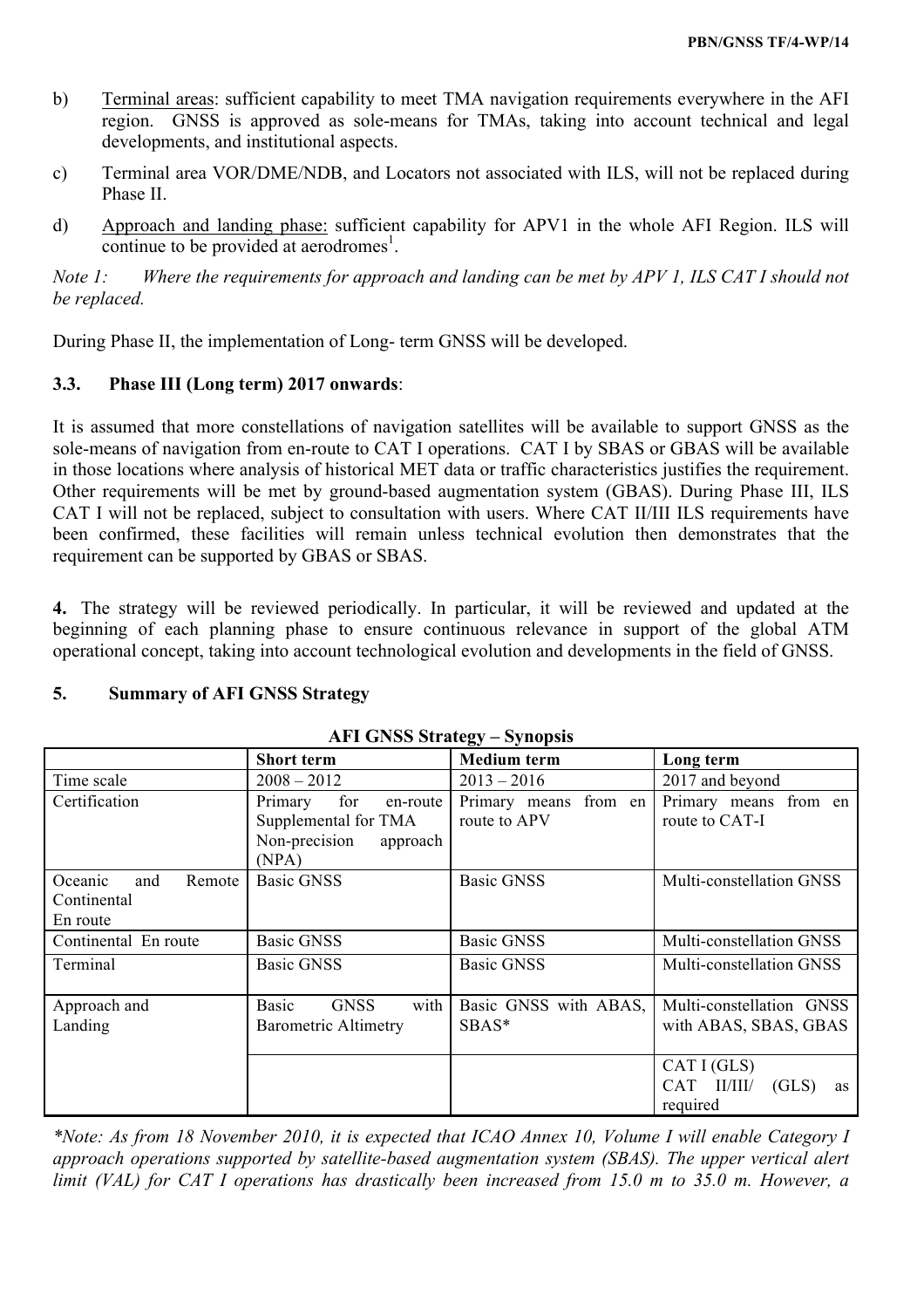*vertical alert limit greater than 10 m for a specific system design may only be used if a system-specific safety analysis has been completed.*

| GNSS INFRASTRUCTURE IN SUPPORT OF PBN REQUIREMENTS |                              |                                                                                                         |                                                                                                                                 |                                                                                                                   |  |
|----------------------------------------------------|------------------------------|---------------------------------------------------------------------------------------------------------|---------------------------------------------------------------------------------------------------------------------------------|-------------------------------------------------------------------------------------------------------------------|--|
| <b>Time scale</b>                                  |                              | <b>Short term</b>                                                                                       | <b>Medium</b> term                                                                                                              | Long term                                                                                                         |  |
|                                                    |                              | $2008 - 2012$                                                                                           | $2013 - 2016$                                                                                                                   | 2017 and beyond                                                                                                   |  |
|                                                    | Certification                | Primary for en-route<br>Supplemental for TMA<br>Non-precision approach<br>(NPA)                         | Primary means from en<br>route to APV                                                                                           | Primary means from en<br>route to CAT-I                                                                           |  |
| Oceanic and<br>Remote                              | <b>GNSS</b><br>Configuration | <b>Basic GNSS</b>                                                                                       | <b>Basic GNSS</b>                                                                                                               | Multi-constellation GNSS                                                                                          |  |
| Continental/<br>En route                           | <b>PBN</b><br>Nav Spec       | <b>RNAV-10, RNP-4</b>                                                                                   | RNAV-10, RNP-4                                                                                                                  | <b>RNAV-10, RNP-4</b>                                                                                             |  |
| Continental<br>En route                            | <b>GNSS</b><br>Configuration | <b>Basic GNSS</b>                                                                                       | <b>Basic GNSS</b>                                                                                                               | Multi-constellation GNSS                                                                                          |  |
|                                                    | <b>PBN</b><br>Nav Spec       | RNAV-5, RNAV-1                                                                                          | RNAV-5, RNAV-2,<br>RNAV-1                                                                                                       | RNAV-5, RNAV-2,<br>RNAV-1                                                                                         |  |
|                                                    | <b>GNSS</b><br>Configuration | <b>Basic GNSS</b>                                                                                       | <b>Basic GNSS</b>                                                                                                               | Multi-constellation GNSS                                                                                          |  |
| Terminal                                           | <b>PBN</b><br>Nav Spec       | RNAV-1 in a surveillance<br>environnent<br>Basic RNP-1 in non-<br>surveillance environment              | Expand RNAV-1, or RNP-<br>1 application<br>Mandate RNAV-1, or<br>RNP-1 in high density<br><b>TMAs</b>                           | RNAV-1 in a surveillance<br>environment<br>Basic RNP-1 in non-<br>surveillance environment                        |  |
|                                                    | <b>GNSS</b><br>Configuration | <b>Basic GNSS</b>                                                                                       | Basic GNSS with ABAS,<br>SBAS*                                                                                                  | Multi-constellation GNSS<br>with ABAS, SBAS*                                                                      |  |
| Approach                                           | <b>PBN</b><br>Nav Spec       | RNP APCH: NPA<br>RNP APCH: APV with<br>Baro-VNAV<br><sub>or</sub><br>RNP AR APCH: APV with<br>Baro-VNAV | RNP APCH: NPA<br>RNP APCH: Expand APV<br>(with Baro-VNAV and/or<br>augmented GNSS)<br>Expand RNP AR APCH:<br>APV with Baro-VNAV | RNP APCH: NPA<br>RNP APCH: APV (with<br>Baro-VNAV and/or<br>augmented GNSS)<br>RNP AR APCH: APV with<br>Baro-VNAV |  |

**GNSS INFRASTRUCTURE IN SUPPORT OF PBN REQUIREMENTS**

*\*Note: Although SBAS operations not yet included in the PBN concept contained in ICAO Doc 9613, they have been introduced in the spirit of Assembly Resolution A36-23.*

## **6. SBAS implementation criteria**

- *1. Availability of conclusive cost-benefit analysis (APIRG Conclusion 17/29 refers)*
- *2. Full compliance with ICAO technical requirements (Standards and Recommended Practices);*
- *3. Agreement between stakeholders on pre-implementation cost benefit analyses on case by case basis;*
- *4. Application of the user pays principle across all sectors (SBAS users). National authorities shall prevent cross-subsidization of non-civil aviation users of SBAS.*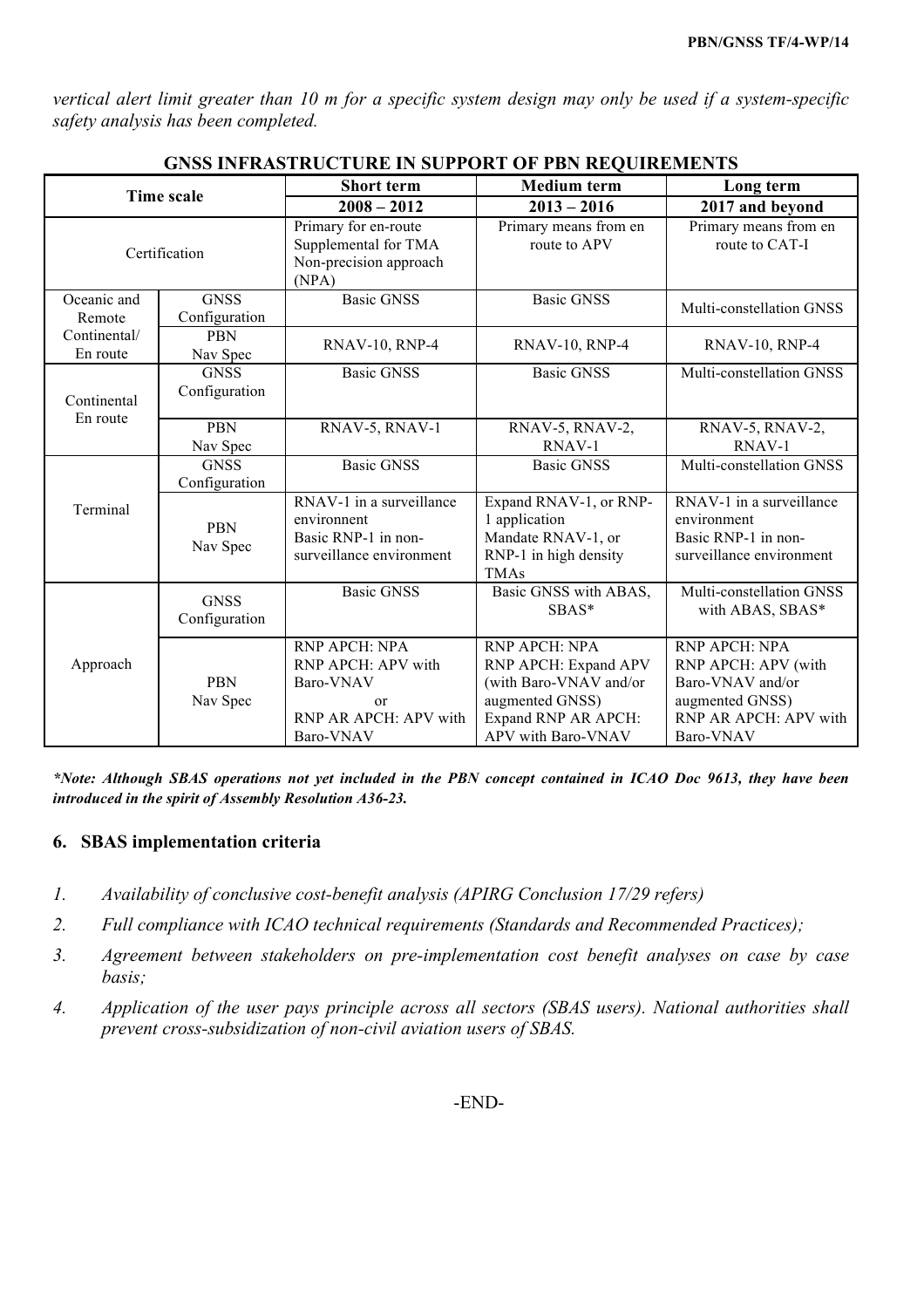# **APPENDIX D**

# **AFI Regional Planning for ASBU Modules**

| 2. REGIONAL PERFORMANCE OBJECTIVE - B0-65/APTA: Optimization of Approach Procedures                  |                                                           |   |   |  |  |
|------------------------------------------------------------------------------------------------------|-----------------------------------------------------------|---|---|--|--|
|                                                                                                      | <b>Including Vertical Guidance</b>                        |   |   |  |  |
|                                                                                                      | <b>Performance Improvement Area 1: Airport Operations</b> |   |   |  |  |
| 3. ASBU B0-65/APTA: Impact on Main Key Performance Areas (KPA)                                       |                                                           |   |   |  |  |
| Access $\&$<br><b>Environment</b><br><b>Efficiency</b><br><b>Safety</b><br>Capacity<br><b>Equity</b> |                                                           |   |   |  |  |
| Applicable                                                                                           |                                                           | v | v |  |  |

|             | 4. ASBU B0-65/APTA: Planning Targets and Implementation Progress |                                                                               |  |  |
|-------------|------------------------------------------------------------------|-------------------------------------------------------------------------------|--|--|
| 5. Elements |                                                                  | 6. Targets and implementation progress                                        |  |  |
|             |                                                                  | (Ground and Air)                                                              |  |  |
|             | APV with Baro VNAV                                               | December 2016 – Service Providers and users                                   |  |  |
|             | APV with SBAS                                                    | December 2017 – As per AFI – GNSS Strategy                                    |  |  |
|             | APV with GBAS                                                    | December 2018 – Initial implementation at some States<br>(services providers) |  |  |

| 7. ASBU B0-65/APTA: Implementation Challenges |                                                        |                                                                                                                  |                                                        |                                                                                          |  |
|-----------------------------------------------|--------------------------------------------------------|------------------------------------------------------------------------------------------------------------------|--------------------------------------------------------|------------------------------------------------------------------------------------------|--|
|                                               | <b>Implementation Area</b>                             |                                                                                                                  |                                                        |                                                                                          |  |
| <b>Elements</b>                               | <b>Ground system</b>                                   | <b>Avionics</b>                                                                                                  | <b>Procedures</b>                                      | Operational                                                                              |  |
|                                               | Implementation                                         | Implementation                                                                                                   | <b>Availability</b>                                    | <b>Approvals</b>                                                                         |  |
| APV with Baro VNAV<br>$\mathbf{1}$ .          | <b>NIL</b>                                             | Insufficient number<br>of equipped aircraft                                                                      | Insufficient<br>appropriate<br>training                | Lack of<br>appropriate<br>training                                                       |  |
| APV with SBAS<br>$\overline{2}$ .             | <b>Network</b><br>infrastructure                       | Cost of Aircraft<br>equipage<br>Insufficient number<br>of equip Lack of<br>cost benefit analysis<br>ped aircraft | Limited to<br>certain states<br>who has<br>implemented | Lack of<br>knowledge and<br>appropriate<br>training                                      |  |
| 3 <sub>1</sub><br>APV with GBAS               | Lack of cost benefit<br>analysis<br>Adverse ionosphere | Insufficient number<br>of equipped aircraft                                                                      | Insufficient<br>appropriate<br>training                | Lack of<br>appropriate<br>training<br>Evaluation of a<br>real operational<br>requirement |  |

| 8. ASBU B0-65/APTA: Performance Monitoring and Measurement          |                                                                                                                                                                                                                                                                                     |  |  |
|---------------------------------------------------------------------|-------------------------------------------------------------------------------------------------------------------------------------------------------------------------------------------------------------------------------------------------------------------------------------|--|--|
| 8A. B0-65/APTA: Implementation Monitoring                           |                                                                                                                                                                                                                                                                                     |  |  |
| <b>Performance Indicators/Supporting Metrics</b><br><b>Elements</b> |                                                                                                                                                                                                                                                                                     |  |  |
| 1. APV with Baro VNAV                                               | Indicator: Percentage of international aerodromes having instrument<br>runways provided with APV with Baro VNAV procedure<br>implemented (Where the % is defined)<br>Supporting metric: Number of international airport having approved<br>APV with Baro VNAV procedure implemented |  |  |
| 2. APV with SBAS                                                    | Indicator: Percentage of international aerodromes having instrument                                                                                                                                                                                                                 |  |  |